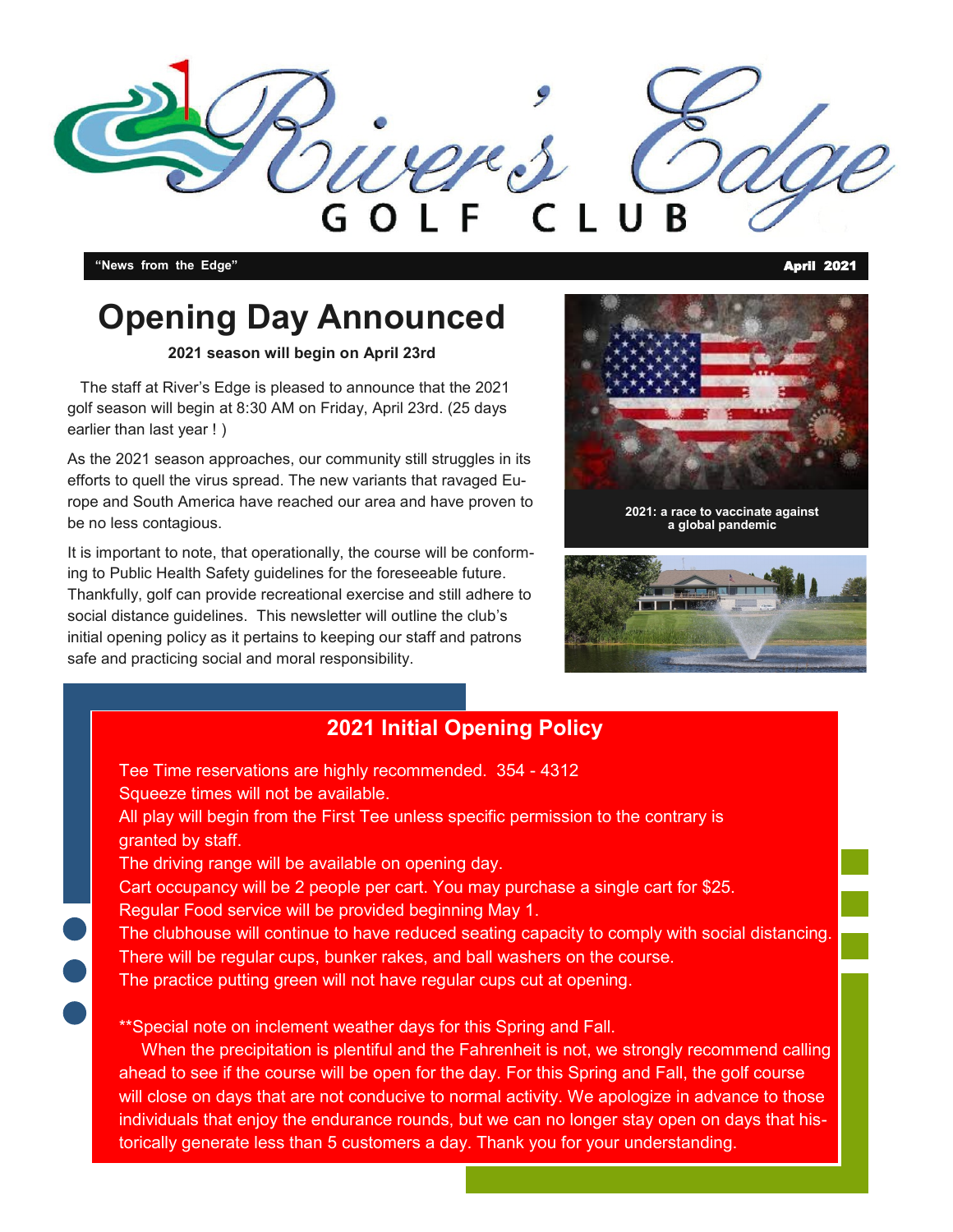| <b>Event Calendar</b> |         |                   |
|-----------------------|---------|-------------------|
| Match Play            | Ongoing | May 22            |
| 2 Man Best Ball       | Sat/Sun | June 26-27        |
| 3-Man Scramble        | Sat/Sun | <b>July 10-11</b> |
| 54th City Open        | Sat/Sun | Aug 7-8           |
| Club Championship     | Sat/Sun | Aug 14-15         |





### Normalization timeline

The desire is not to be political or emotional about determining when certain restrictions should be lifted or relaxed. Our elected officials can wrestle with the politics. Our plan for returning to normal will be data driven, CDC guided and ownership supported.

Until then, inside reduced capacity measures will remain in place. Which means that larger groups will be discouraged from gathering inside the clubhouse and larger tournament ceremonies will be conducted outside. Regardless of any personal bias people may have toward the current situation, River's Edge policy will prioritize Public Health and Safety of our patrons and staff first and foremost.

So, as always, your feedback is important and encouraged. However, should a situation arise this golf season that seems triflingly inconvenient, be assured that the policy was in place to protect someone on the staff or a frequent customer whose health could be compromised.

We thank everyone for your continued cooperation this season.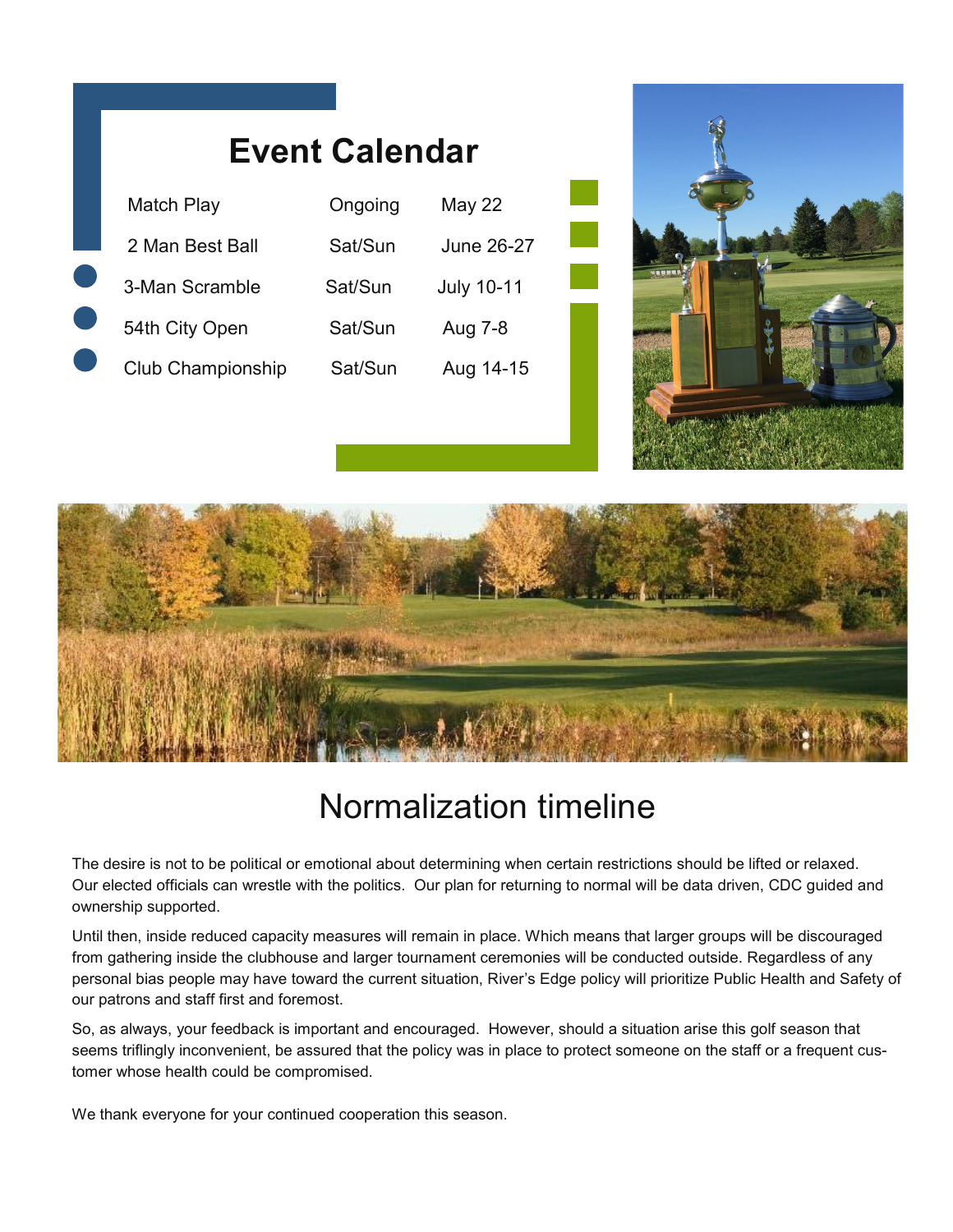### **Musings from "the Edge".**

Why is it unwise to share your secrets with a clock? Well, time will tell.

When I told my contractor I didn't want carpeted steps, they gave me a blank stare.

Bono and The Edge walk into a Dublin bar and the bartender says, "Oh no, not U2 again."

Prison is just one word to you, but for some people, it's a whole sentence.

Scientists got together to study the effects of alcohol on a person's walk, and the result was staggering.

I'm trying to organize a hide and seek tournament, but good players are really hard to find.

I got over my addiction to chocolate, marshmallows, and nuts. I won't lie, it was a rocky road.

What do you say to comfort a friend who's struggling with grammar? There, their, they're.

I've started telling everyone about the benefits of eating dried grapes. It's all about raisin awareness.

## **Junior Golf starts June 15th**

The 2021 River's Edge Golf Club Junior Program will need to remain flexible for this season. Much like the past school year, many concerns about the public health crisis still remain. A program similar to last season in planned:

Junior Golf will start Tuesday, June 15th and end on August 10th.

Allotted time to start Junior play is between 9:30 AM and 1:30 PM.

Each junior group is required to schedule a tee time during the allotted time.

Carts may be arranged by the parent of Elementary school aged children.

Jr High and High School students will be required to walk.

Again, we emphasize the scheduling of tee times as we will not be able to accommodate walk-in Junior groups for this program.

At this time, scheduled group lessons during the summer would not comply with Public Health and Safety guidelines, so group lessons are not available.

There will still be contests on the course with prizes made available through a grant donation to the program on behalf of the Michigan PGA.

Our hope is that this program can still offer an enjoyable golf experience for our youth during a challenging time for all.

As the summer start date approaches, we may adjust the program specifics in accordance with CDC guidelines.